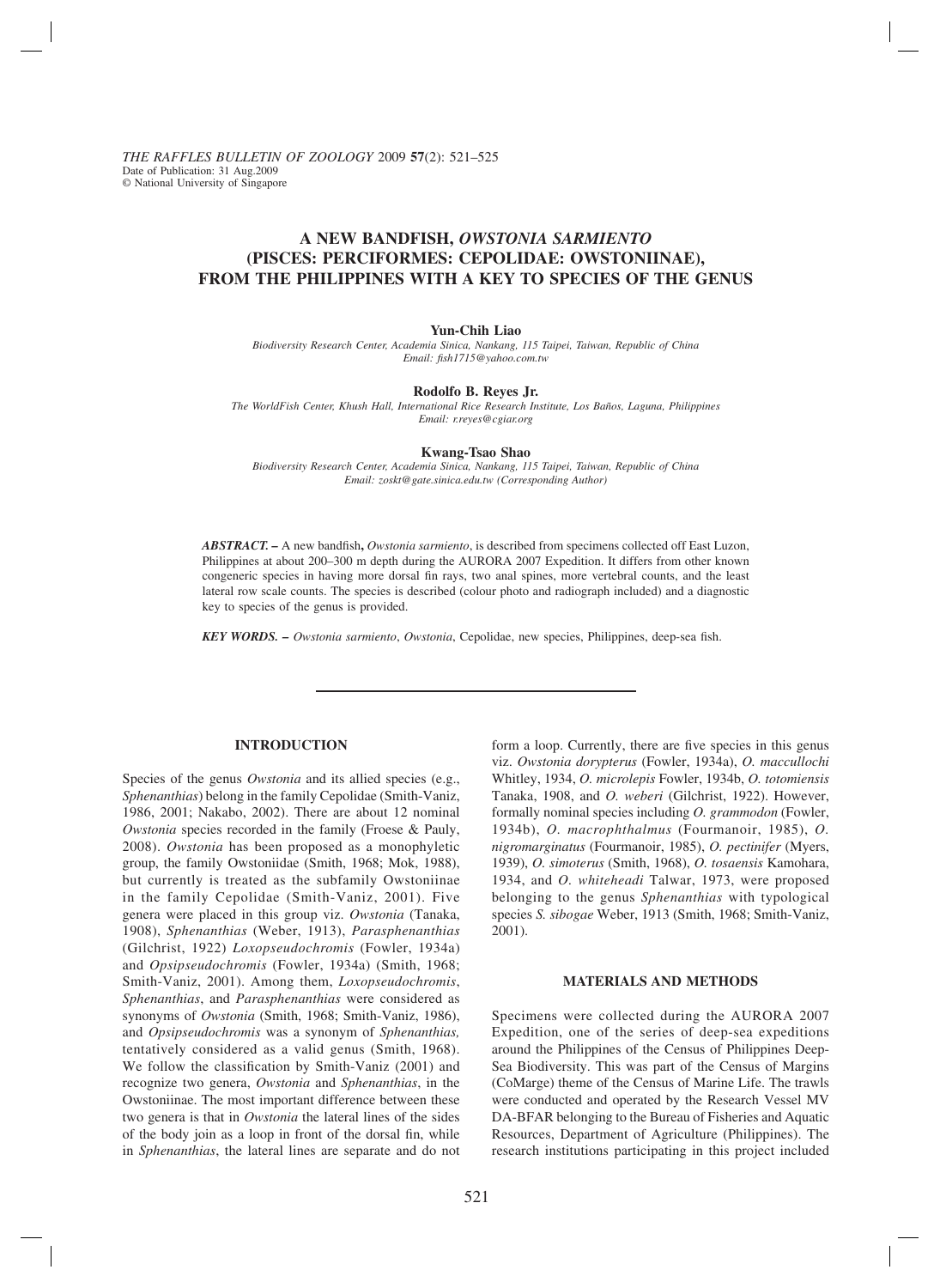the National Museum of the Philippines, the Muséum national d'Histoire naturelle, Paris, France, the National Museum of Natural History (NMNH), Washington, D.C., USA, the Institute of Marine Biology, National Taiwan Ocean University, and Department of Biology, National University of Singapore. Staff members and students of the Biodiversity Research Center, Academia Sinica, were invited to join in and take charge of the study of the fishes obtained during the expedition.

Two types of trawls were used in the survey, the 4.2 meterwide French-type beam trawl and the otter trawl (head line of 12.40 m). The survey was conducted using the Research Vessel MV DA-BFAR of the Bureau of Fisheries and Aquatic Resources, Department of Agriculture (Philippines). Photos of freshly dead specimens were taken before tissue samples were collected. Tissue samples were collected and fixed in absolute ethanol. Voucher specimens were fixed in 10% formalin and then transferred to 70% ethanol for long-term preservation. Type specimens were deposited in the National Museum of the Philippines (PNMI) and the Biodiversity Research Museum, Biodiversity Research Center, Academia Sinica, Taiwan (ASIZP, the formerly Institute of Zoology, Academia Sinica). Measurement follows Nakabo (2002). Abbreviations used in this paper are as follows: SL, standard length; AMS, Australian Museum, Sydney; ANSP. Academy of Natural Sciences, Philadelphia; FMNH, Field Museum of Natural History, Chicago; SAIAB, South African Institute of Aquatic Biodiversity (also RUSI, J. L. B. Smith Institute of Ichthyology, South Africa), Grahamstown; NMNH, National Museum of Natural History (also USNM), Washington, D.C.

#### **TAXONOMY**

#### *Owstonia* **Tanaka, 1908**

*Owstonia* Tanaka, 1908: 46 (type species *Owstonia totomiensis*) *Loxopseudochromis* Fowler, 1934a: 354 (type species *Loxopseudochromis dorypterus*).

*Parasphenanthias* Gilchrist, 1922: 69 (type species *Parasphenanthias weberi*).

*Sphenanthias* Weber, 1913: 210 (type species *Sphenanthias sibogae*).

*Remarks. –* Genus *Owstonia* is characterized by large head, compressed body tapering posteriorly; cycloid scales; large and oblique mouth; maxillary exposed, no supplemental bone; teeth curved, uniserial in jaws with cluster at lower symphysis, palatine and vomer teeth absent; six branchiostegals, gill opening wide, gill rakers long and numerous; anal and dorsal fins long, spines slender, caudal fin long with middle rays elongated, pectoral fin short; sensory canals of head prominent; lateral line runs close to dorsal base and ends before caudal peduncle (Smith, 1968).

There are about five species included in this genus, viz. *Owstonia totomiensis* Tanaka, 1908, *O. weberi* (Gilchrist,

1922), *O. dorypterus* (Fowler, 1934a), *O. microlepis* (Fowler, 1934b), and *O. maccullochi* Whitley, 1934. Among them, *O. microlepis* was synonymized with *O. weberi*, and *O. maccullochi* was synonymized with *O. totomiensis*, respectively (Smith, 1968, Smith-Vaniz, 1986; 2001). However, they were included in this genus and in the key to species with parentheses for reference (see below). Furthermore, as mentioned above (Smith-Vaniz, 2001), other species, (i.e., *O. grammodon* (Fowler, 1934b), *O. macrophthalmus* (Fourmanoir, 1985), *O. nigromarginatus*  (Fourmanoir, 1985), *O. pectinifer* (Myers, 1939), *O. simoterus* (Smith, 1968), *O. tosaensis* Kamohara, 1934, and *O. whiteheadi* Talwar, 1973), formerly belonged to the genus *Owstonia* should be referred to the genus *Sphenanthias*.

#### **Key to species of** *Owstonia* **sensu Smith (1968)**

| 1 Lateral series of scales from gill opening to caudal base less |  |
|------------------------------------------------------------------|--|
|                                                                  |  |

- Lateral series of scales from gill opening to caudal base more than 45, about 55–60 ......... *O. totomiensis* (*O. maccullochi*)
- 2 Pelvic fin long, attending to anal fin base; anal fin with one spine ...................................................................................... 3
- Pelvic fin short, not extending to anal fin base; anal fin with two spines ......................... *Owstonia sarmiento*, new species
- 3 Gill raker upper 9 and lower 15 ...................... *O. dorypterus*
- Gill raker upper 14–17 and lower 28–30 ................................ ....................................................... *O. weberi* (*O. microlepis*)

## *Owstonia sarmiento***, new species** (Table 1, Figs. 1 A & 1B)

*Material examination. –* Holotype, PNMI 17006 (ASIZP0067939), 61 mm SL, 21 May 2007, CP2667-003, Aurora, East Luzon, Philippines, 15.93°N 121.78°E, 307–292 m, French-type beam trawl, coll. MV DA-BFAR.

*Paratypes. –* ASIZP0068216, 64 mm SL, 2 Jun.2007, CC2743- 020, Aurora, East Luzon, Philippines, 16.02°N 121.85°E, 302–309 m, otter trawl, coll. MV DA-BFAR; – ASIZP0067820, 63 mm SL, 20 May 2007, CP2656-004, Aurora, East Luzon, Philippines, 16.03°N 121.88°E, 262–278 m, French-type beam trawl, coll. MV DA-BFAR; – ASIZP0068380, 63 mm SL, 20 May 2007, CP2656- 004, Aurora, East Luzon, Philippines, 16.03°N 121.88°E, 262–278 m, French-type beam trawl, coll. MV DA-BFAR.

*Diagnosis.* – Dorsal-fin rays III 23, Anal-fin rays II 14, Pectoral-fin rays 19, Pelvic-fin rays I 5, caudal rays 17-19, vertebrate counts 29. Branchiostegal rays 6; gill rakers 13–14 (upper) +1(middle) +26–28 (lower). Scales: cheek with 2–3 rows of 8–10 scales, lateral rows of scale from gill opening to caudal 27–30 and 3 more scales on caudal fin, lateral line scales 23–29 connected in front of dorsal fin, other 4 lateral scales downward to gill opening, predorsal scales 2. Pelvic fin short, not extending to anal fin base. Reddish in color, outer margin of fins whitish, black pigmentation between membrane of maxilla and premaxilla.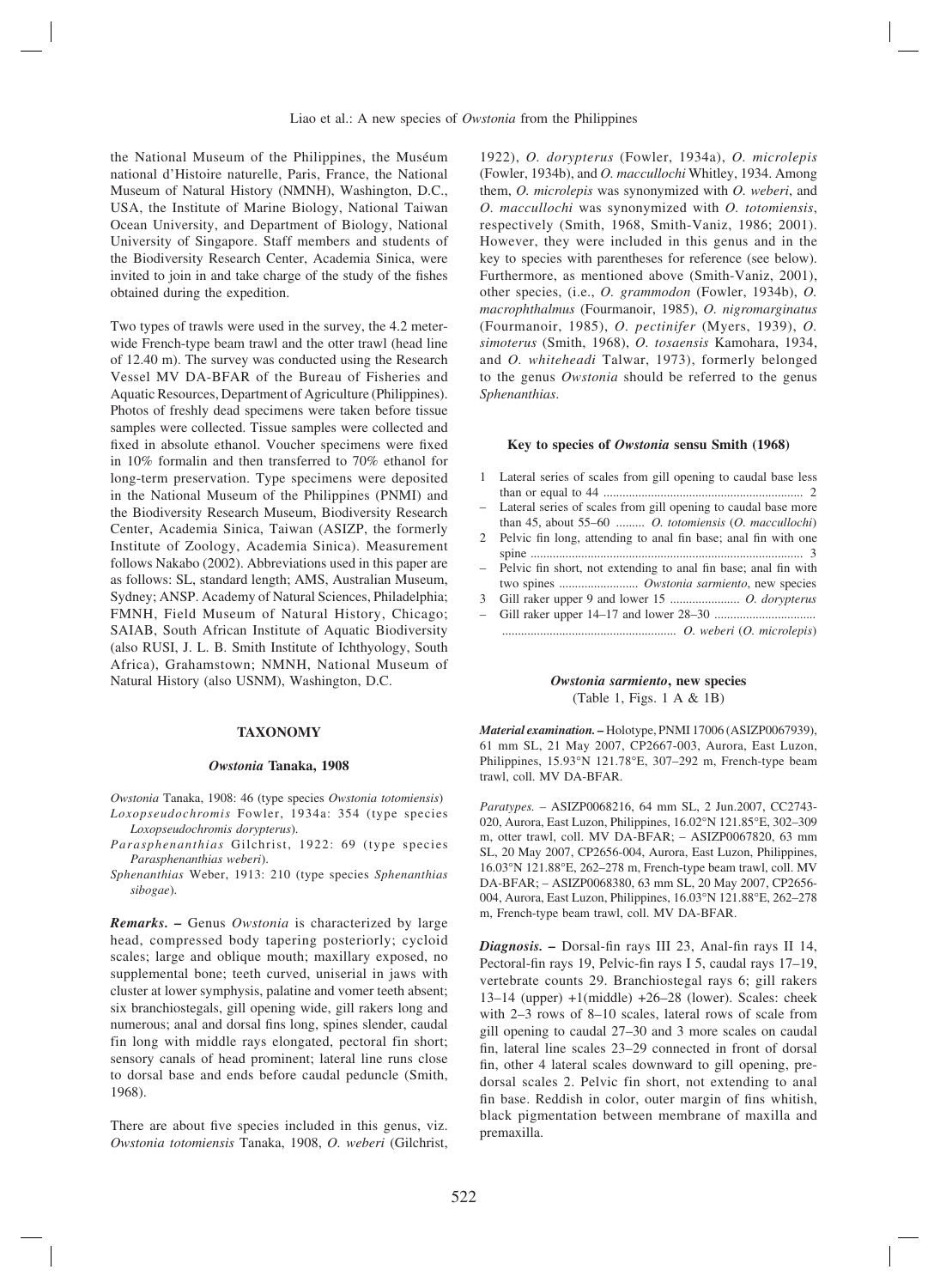| ć                         |
|---------------------------|
| ļ                         |
|                           |
|                           |
| ١                         |
| $\frac{1}{2}$             |
|                           |
| $\frac{6}{1}$             |
|                           |
| $\ddot{\phantom{0}}$<br>1 |
|                           |
| .<br>ا                    |
| l                         |
| $\ddot{\phantom{a}}$<br>l |
|                           |
| ۱<br>J<br>١<br>í          |

| <b>Scientific Name</b> | totomiensis<br>Owstonia | Owstonia<br>weberi             | dorypterus<br>Owstonia          | microlepis<br>Owstonia | maccullochi<br>Owstonia |                |                 | Owstonia samiento, new species |                |
|------------------------|-------------------------|--------------------------------|---------------------------------|------------------------|-------------------------|----------------|-----------------|--------------------------------|----------------|
| Author                 | Tanaka, 1908            | Gilchrist, 1922                | (Fowler, 1934)                  | (Fowler, 1934)         | Whitley, 1934           |                |                 | Liao et al., 2009              |                |
| Type(s)                | FMNH 55424              | <b>SAIAB(RUSI)</b><br>11072-3  | USNM 93166                      | ANSP 54940             | AMS IA5815              | ASIZP0067939   | ASIZP0068216    | ASIZP0067820                   | ASIZP0068380   |
|                        | $III + 21$              | $III + 21$                     | $III + 21$                      | $III + 2I$             | $III + 22$              | $III + 23$     | $III + 23$      | $III + 23$                     | $III + 23$     |
|                        | $1 + 14$                | $1 + 14$                       | $1 + 14$                        | $1 + 14$               | $1 + 14$                | $II + 14$      | $II + 14$       | $II + 14$                      | $II + 14$      |
| Σ                      | $\overline{c}$          | $\overline{20}$                | $1 + 18$                        | $\overline{19}$        | $\overline{21}$         | $\overline{0}$ | $\overline{0}$  | $\overline{0}$                 | $\overline{0}$ |
| $\mathbb{P}^2$         | $1 + 5$                 | $1 + 5$                        | $1 + 5$                         | $1 + 5$                | $1 + 5$                 | $I + 5$        | $1 + 5$         | $1 + 5$                        | $1 + 5$        |
| Caudal                 | $\overline{17}$         | $\overline{4}$                 | $\frac{\mathbf{A}}{\mathbf{N}}$ | 17                     | 15                      | $\overline{0}$ | 17              | $\overline{19}$                | 18             |
| Vert                   | 28                      | $27 - 28$                      | $\mathop{\rm NA}\limits^\Delta$ | 28                     | 28                      | 29             | 29              | 29                             | 29             |
| Br                     | $\circ$                 | $\circ$                        | $\circ$                         | $\circ$                | $\circ$                 | $\circ$        | $\circ$         | $\circ$                        | $\circ$        |
| g                      | N/A                     | $(14-15) + 1 +$<br>$(29 - 30)$ | $9 + 25$                        | $16 + 1 + 31$          | $17 + 1 + 30$           | $13 + 1 + 27$  | $14 + 1 + 26$   | $13 + 1 + 26$                  | $14 + 1 + 28$  |
| Cheek scales           | absent (lost)           | $3-4$ rows                     | 6 rows                          | $3$ rows = 18          | $5$ rows = 40           | ∞              | $\overline{10}$ | $\frac{1}{2}$                  | Ō              |
| Pred S                 | $\circ$                 | $\circ$                        | $\circ$                         | $\circ$                | $\infty$                | 2              | 2               | $\mathbf{\sim}$                | 2              |
| Lateral row scales     | $55 + 5$                | $40 + 4$                       | $38 + 4$                        | $39 + 4$               | $51 + 5$                | $29 - 30 + 3$  | $27 - 28 + 3$   | $27 + 3$                       | $29 + 3$       |
| Lateral line scales    | $52 + 4$                | $37 + (7)$                     | 28                              | $45 + 6$               | $60 + 4$                | $24 + 4$       | $28 + 4$        | $23 + 4$                       | $29 + 4$       |

# *THE RAFFLES BULLETIN OF ZOOLOGY* 2009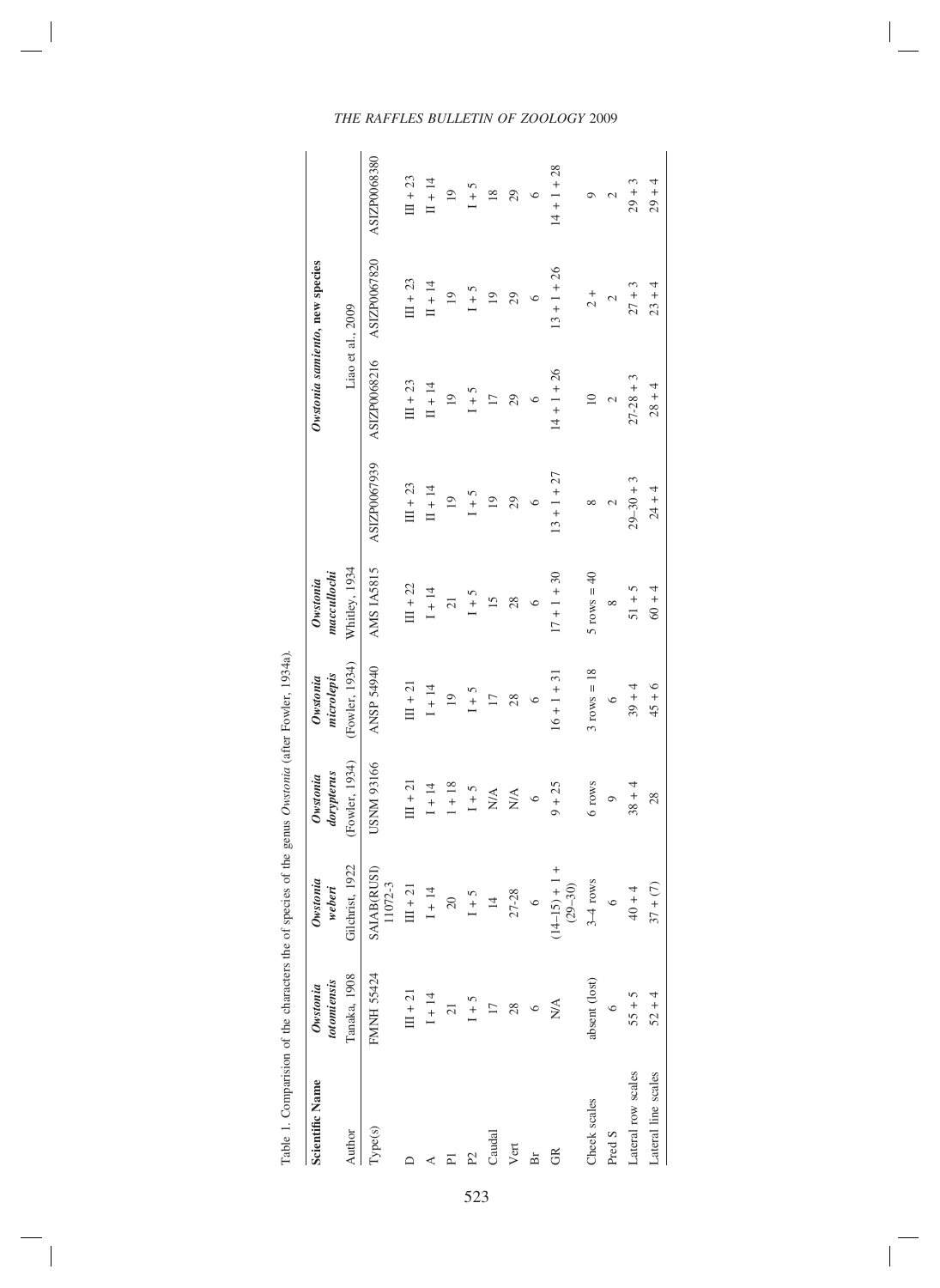*Description. –* Body compressed and elongated, tapering posteriorly. Head large, 26–28% in SL; body depth 24–25% in SL. Eye large, 44–50% in HL, inter-orbital distance 32–35% in HL. Mouth large, posterior maxilla not extended to posterior margin of eye. Fin rays and spines counts: dorsal fin III 23, anal fin II 14, pectoral fin 19 rays, pelvic fin I 5, caudal fin  $17-19$  rays and a few accompanying short rays on the upper and lower margin. Vertebral counts 29. Branchiostegal 6, gill rakers upper 13–14, middle 1, and lower 26–28. Scales: cheek 2–3 rows, 8–10 scales; lateral row scales start from gill opening to caudal fin with 27–30 scales and 3 more scales covered on caudal fin base; dorsal lateral line scale 23–29 along dorsal fin base and connected in front of dorsal fin, another 4 tube-like lateral scales extended downwards to upper margin of gill opening; predorsal scales 2. Scales cycloid with 7-10 radii. Pelvic fin short, not extending to anal fin base.

*Colouration. –* Body reddish when fresh, eyes orange, operculum and maxilla reddish to whitish, membrane between maxilla and pre-maxilla entirely pigmented, membrane between maxilla and posterior lower jaw pigmented, pectoral fins reddish, pelvic fins whitish; dorsal, anal, and caudal fins reddish with white outer margin and one red band along the basal of white margin; belly whitish. Colour in alcohol nearly uniformly whitish.

*Distribution. –* Currently known only from the type locality in the Philippines.

*Etymology. –* This new species is named after the director of the Bureau of Fisheries and Aquatic Resources (Philippines), Malcolm Sarmiento, for his support in making this exploration of deep-sea fauna in the Philippines possible. The species name is used as a noun in apposition.

## **DISCUSSION**

*Owstonia sarmiento* is unique in having the following characters: anal fin with two spines rather than one; more



Fig 1. *Owstonia sarmiento*, new species, holotype, PNMI 17006 (ASIZP0067939), 61 mm SL: A, colour photograph; B, radiograph.

dorsal fin rays and vertebral counts; lower lateral row scale counts than for other species of the genus; pelvic fin short, not extending to anal fin base. Even though it is similar to *O*. *dorypterus* and *O. weberi* in having fewer lateral row scale counts, *O*. *sarmiento* differs from *O. dorypterus* in having fewer cheek scales (2–3 rows vs. 6 rows in *O. dorypterus*); more gill rakers; and fewer lateral row scales and lateral line scales (Table 1). *Owstonia sarmiento* differs from *O. weberi* in having more caudal rays; fewer cheek rows and scales, and fewer lateral row scales.

According to the definition of the genus by Smith (1968) and Smith-Vaniz (2001), five species were included, viz. *Owstonia totomiensis* Tanaka, 1908, *O. weberi* (Gilchrist, 1922), *O. dorypterus* (Fowler, 1934a), *O. microlepis* (Fowler, 1934b), and *O. maccullochi* Whitley, 1934. However, *O. microlepis* and *O. maccullochi* were synonymized with *O. weberi* and *O. totomiensis*, respectively (Smith, 1968; Smith-Vaniz, 1986, 2001). After examination of the type specimens, we concur with the synonymy. Including *O. sarmiento* described here, there are now four species in *Owstonia*.

*Comparative material. – Owstonia totomiensis*, FMNH 55424 (Holotype), 315 mm, 10 Feb.1906, Totomi, Honda, Japan; NTUM 6857, 373 mm, 9 Jun.1987, NE Taiwan; – *Owstonia weberi*, SAIAB(RUSI) 11072–3 (Syntype), 106–175 mm, Durban, South Africa, 2 Jul.1920; – *Owstonia microlepis*, ANSP 54940 (Holotype), 265 mm, Durban, Natal, South Africa, 1932; – *Owstonia maccullochi*, AMS IA5815 (Holotype), 162 mm, NSW, Sydney, Australia, 238 m depth.

## **ACKNOWLEDGEMENTS**

We would like to thank the Bureau of Fisheries and Aquatic Resources (BFAR), of the Department of Agriculture, Philippines, for their blessing and permission for the expedition. Thanks to the officers and crew of the Research Vessel MV DA-BFAR for their hard work during the expedition. Special thanks to the leader of the expedition, P. Bouchet (Museum Nationale d'Histoire Naturelle, Paris, France) and Marivenne Manuel-Santos (National Museum of the Philippines, Manila) for their great efforts. In addition, we would also like to thank Betrand Richer de Forges, New Caledonia and Jean-François Barazer, IRD, Nouméa, New Caledonia; Noel Saguil, and R. Ramiscal (Philippines), for their help. M.-Y. Lee (Academia Sinica, Taiwan) assisted with radiography. The following kindly assisted with specimen examinations: M. A. Rogers and W. L. Smith and M. Westneat, FMNH; R. Bills and O. Gon, SAIAB; K. Lundberg, M. S. Pérez and R Meyer, ANSP; K. Matsuura and T. Kawai, National Museum of Nature and Science, Tokyo. Travel support to Y.-C. Liao was provided by the Biodiversity Research Museum, Academia Sinica, Taiwan. This expedition was supported by the Lounsbery Foundation, USA.